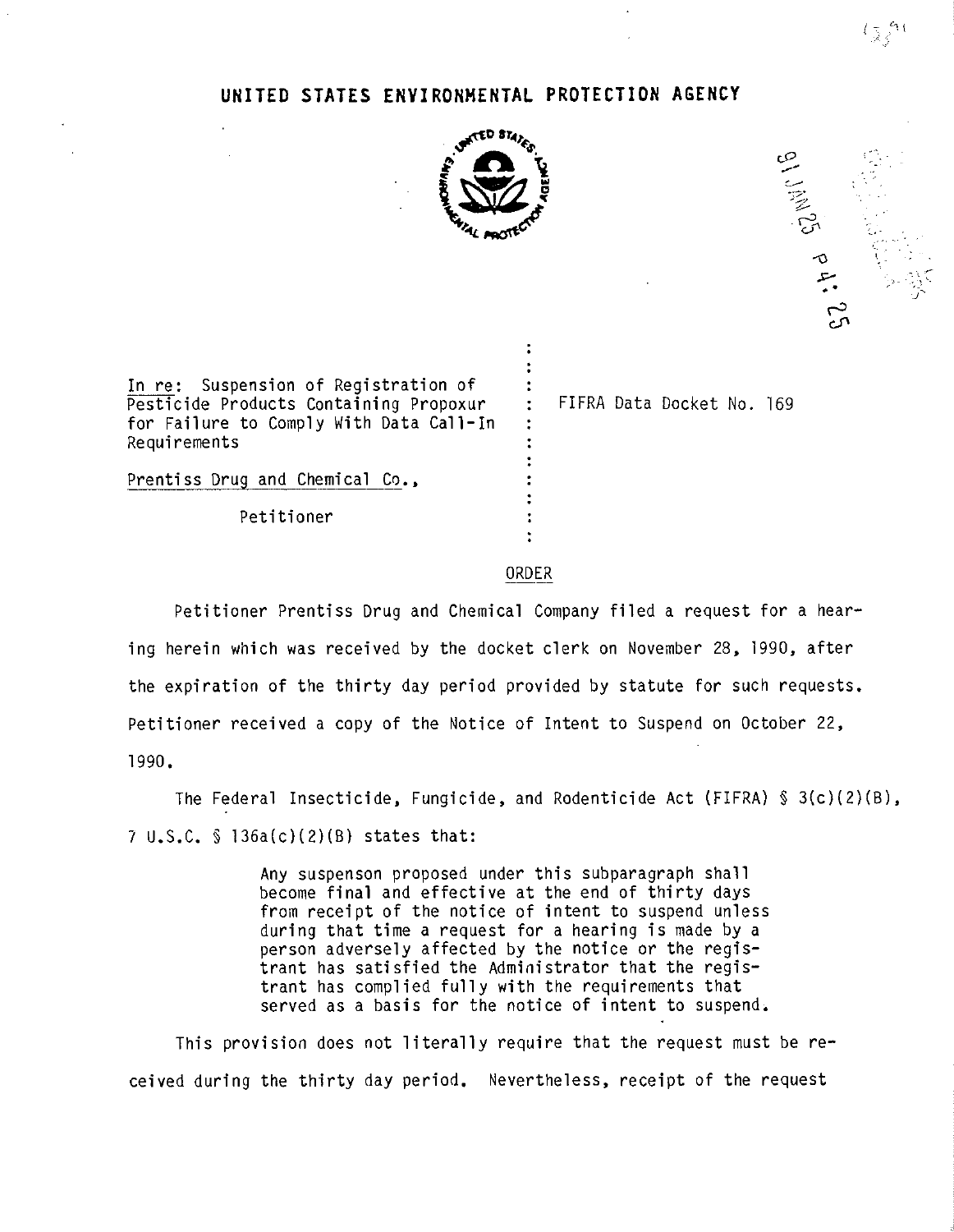rather than proof of mailing before the expiration of the period has consistently been held to be the measure of compliance with this provision. 1/ In this case, it is unfortunate that such interpretation requires that the request for hearing be denied, and that the request for hearing be dismissed.

Accordingly, it is ORDERED that the request for hearing be denied, and that this matter be dismissed.

 $z<sup>2</sup>$ Cec

J. F. Greene Administrative Law Judge

Washington, D. C. January 23, 1991

l/ See, among other matters, In re: Public Citizen's Health Research Group, FIFRA Docket No. 406, Order Denying Permission to File Late Request for Hearing and Objections, November 15, 1978, at 3-4.